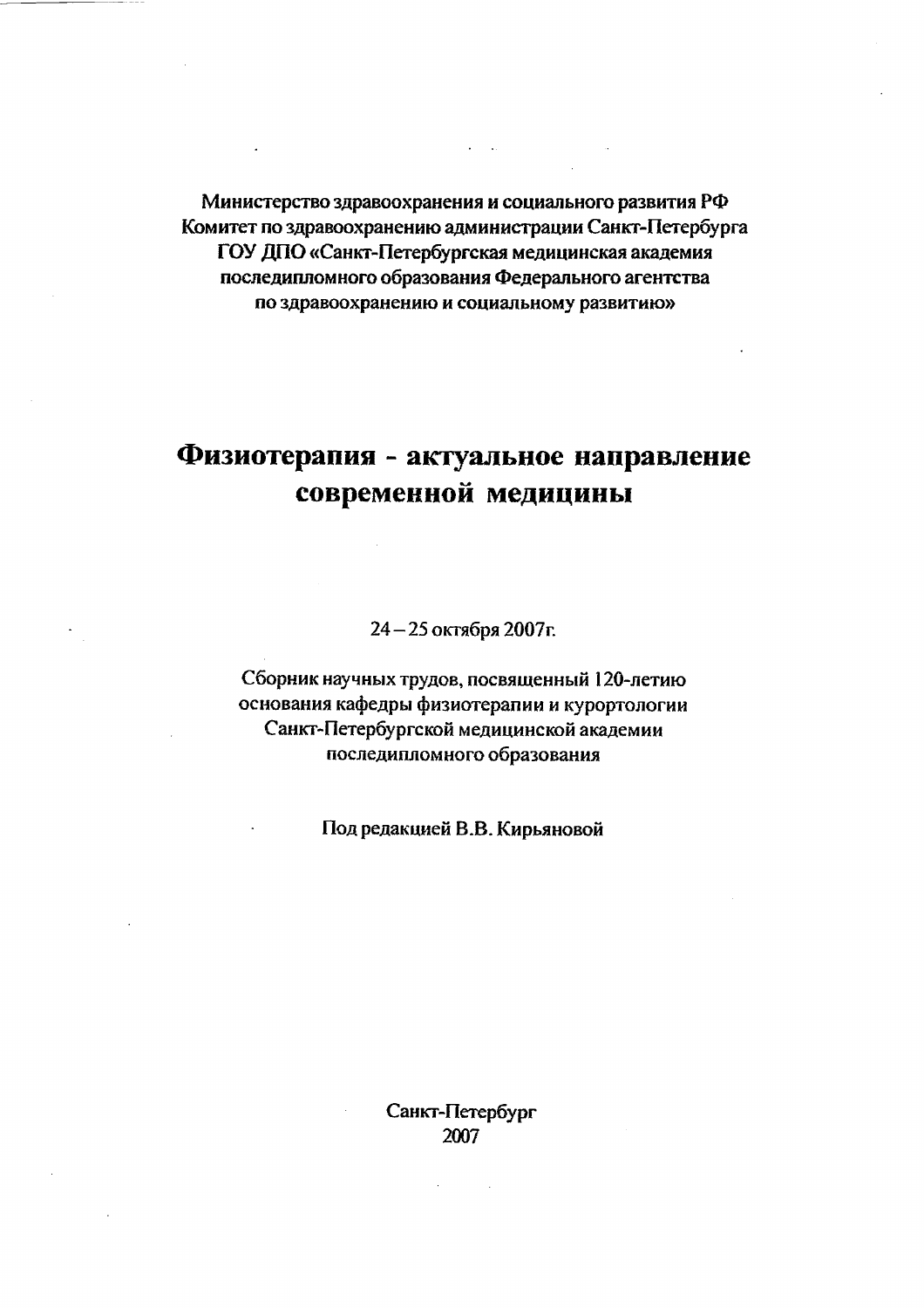## Главный редактор В.В. Кирьянова

Редакционная совет: В.В. Кирьянова А.Г. Куликов Л.А. Комарова А.Г. Шиман И.В. Юрков П.И. Гузалов

191015, Санкт-Петербург, Кирочная ул., д. 41, СПбМАПО, кафедра физиотерапни и курортологии тел./факс: (812) 555-08-48

Верстка Щека С.М. Отпечатано в типографии ООО «Тандем» СПб, наб. обводного канала 223/225. Заказ № 255. Печать офсетная.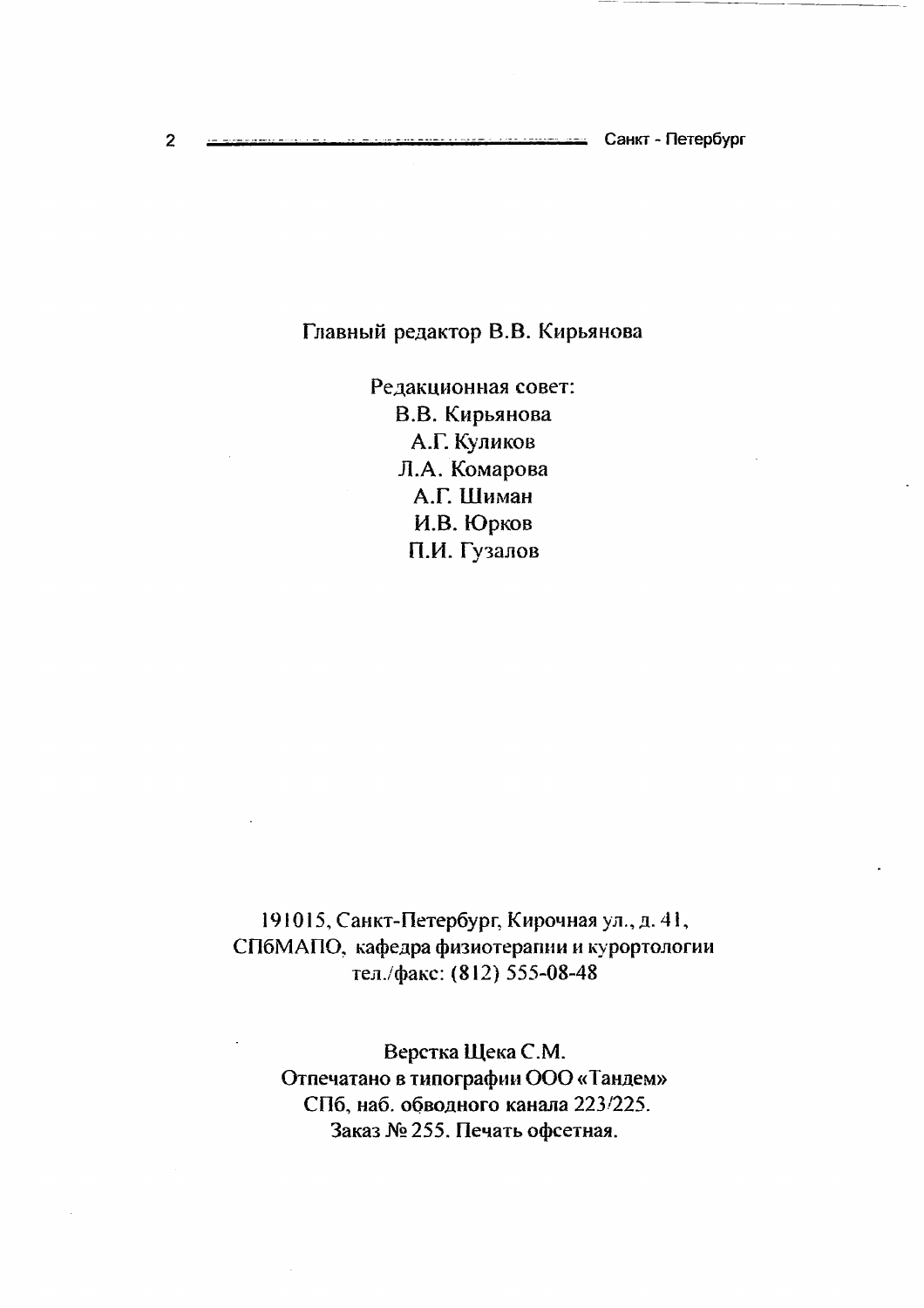## **НОВЫЙ ФИБРИНОЛИТИК В ОФТАЛЬМОЛОГИИ**

Г.А.Даль, И.П. Вартаниян, Е.С. Емельянова Офтальмологический центр ГМПБ№2, Санкт-Петербург

Основы лечения глазных болезней физическими методами заложены ещё в прошлом столетии. Классические опыты Гальвани (1791 г) и Вольта (1800 г) послужили основой для использования в медицине постоянного тока. О преимуществе метода электрофореза перед другими способами введения лекарственных веществ убедительно говорят опыты Мишустиной(1955г). Наблюдения её показали, что наибольшая лечебная концентрация антибиотика стрептомицина в жидкости передней камеры и в стекловидном теле наблюдается при электрофорезе, чем при введении внутримышечно, ретробульбарно, подконью ктивально.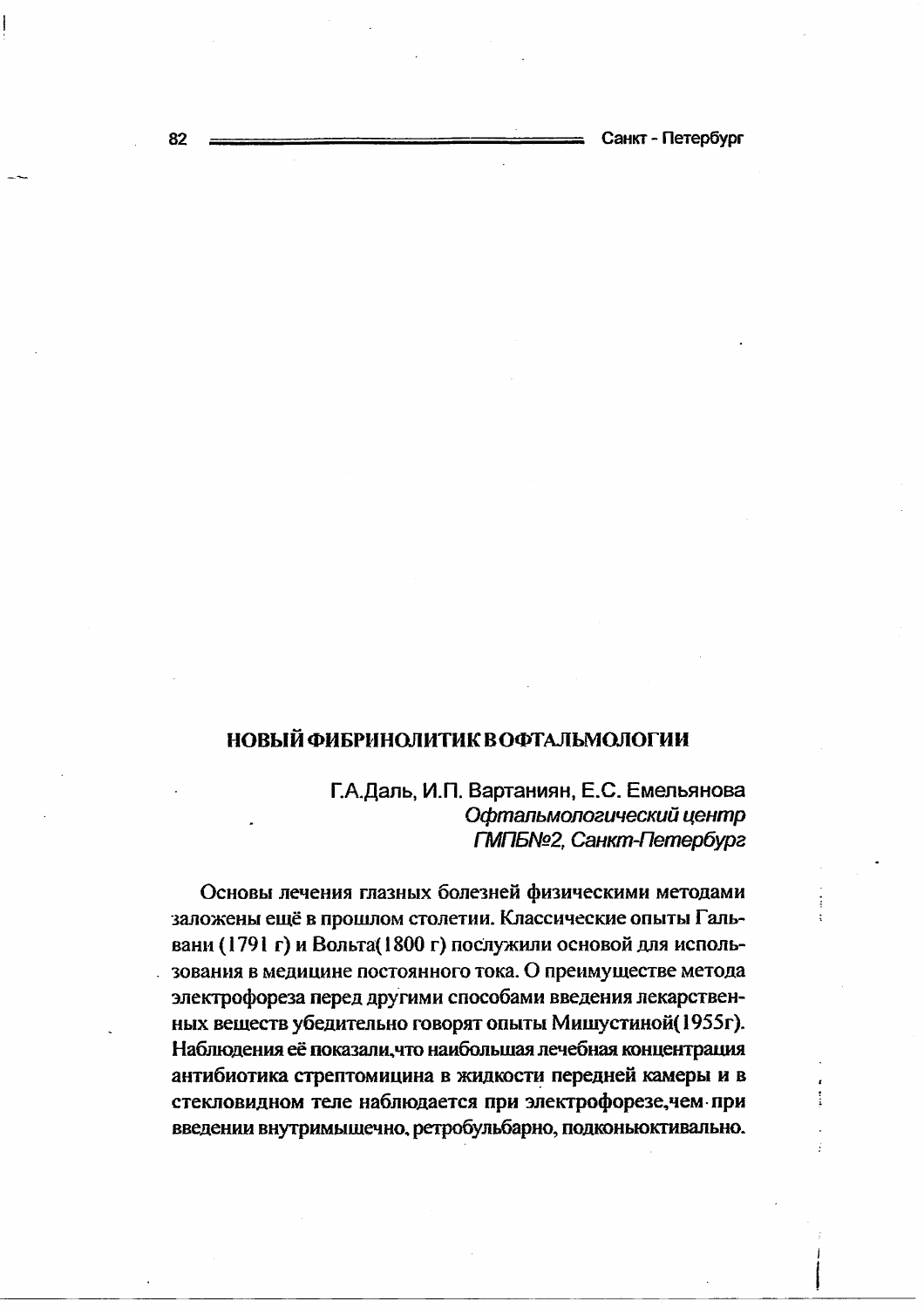Тезисы

В настоящее время в качестве рассасывающих препаратов при электрофорезе наибольшее применение получили протеолитические ферменты: фибринолизин, химотрипсин, лидаза, папаин(лекозим) и другие.

Целью данной статьи является ознакомление практикующих врачей с результатами применения нового фибринолитика. В октябре 2005 года в кабинете физиотерапии офтальмологического центра ГМПБ№2 впервые начал вводиться с помощью электрофореза новый протеолитический фермент «Гемаза».

НПП «Техноген» совместно с Российским кардиологическим научно-производственным комплексом МЗ РФ разработал новый фибринолитик прямого действия - гемаза. Это лиофилизированный ферментный препарат, содержащий смесь рекомбинантной проурокиназы (РПУ), декстрана и хлорида натрия. Действующей субстанцией препарата является РПУ. Декстран и хлорид натрия создают инертную матрицу фермента. Гемаза катализирует превращение плазминогена в плазмин-сериновую протеазу, способную лизировать фибриновые сгустки. Специфическая активность гемазы 80000-100000 МЕ на 1 мг белка. Гемаза хорошо раство рима в воде и физиологическом растворе, обладает низкой токсичностью и хорошей переносимостью.

Фармакологическое изучение препарата показал его высокую тромболитическую и фибринолитическую активность.

В глазной клинике ВМА Спб Бойко Э.В., Даниличевым В.Ф. и Кольцовой С.В.(1992-1995 г) было впервые проведено изучение фармакокинетики и лечебной эффективности различных форм проурокиназы. В офтальмологии гемазу вводят закапыванием, подконью ктивально, ретробульбарно и интравитреально. За 2 года в физиотерапевтическом кабинете гемазой пролечено 95 пациентов (95 глаз). Из них 20 глаз с фибринозно-пластическим, 12 глаз с фибринозной экссудативной реакцией после экстракции катаракты, 1 с гифемой, 27 - с гемофтальмом, 6 глаз с ОНК в центральной артерии сетчатки, 18 глаз с кровоизлиянием в сетчатку, 1 с ОПИН, 10 глаз с тромбозом ветвей центральной вены сетчатки. Возраст больных составлял от 20 до 80 лет. Применение гемазы позволяет в короткие сроки достичь повышения зрительных функций, отсутствие аллергических осложнений, по

83